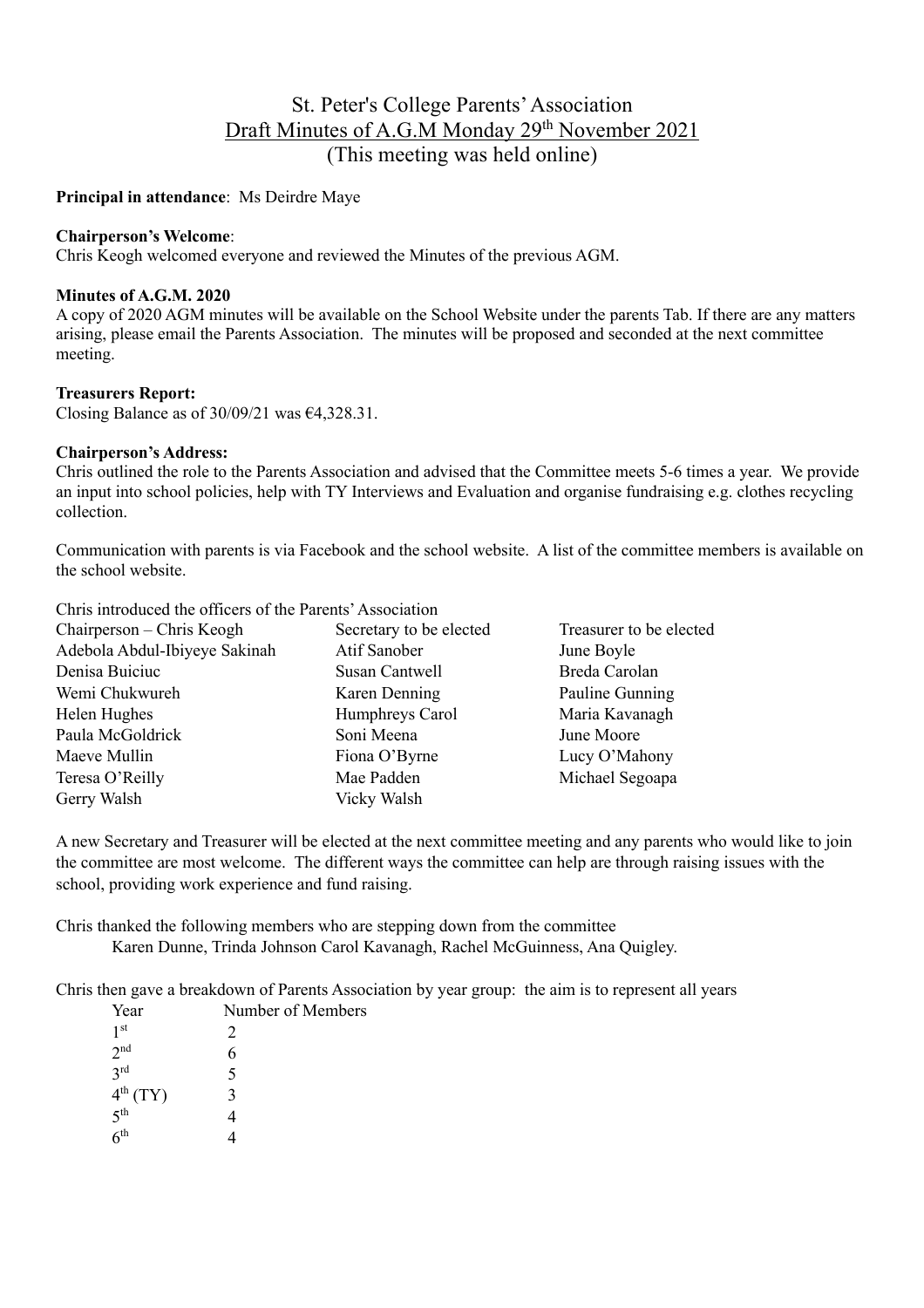# **Principals Report:**

- Deirdre welcomed everybody and thanked the members stepping down from the Parents'Association for their help
- **Staff Absences** due to Covid there have been a number of unavoidable staff absences, all attempts possible are being made to recruit extra staff to fill these vacancies. The Department of Education have now approved teachers to work 35 hours overtime up to February 2022, which should help.
- **Covid Symtomatic Students** should not come into school, if they display symptoms in school they will be removed from the class room. The class group will them move classrooms so that the room can be fogged.
- **Ventilation**  students should be reminded how important it is to ventilate the classrooms. Students are allowed to wear extra layers to school – the outer layer must be school uniform.
- **Covid Positive Students**  teachers require 24 hours to note new names on the Covid list. They will then post notes & homework on Teams or via email.
- **Lunchtime & Extra Curricular Activities** have recommenced eg Soccer, Cooking, Creative Writing, Coding. Student members of the committees will be asked to present at Parents Association meetings.
- **Caoimhnoiri & Monitors** The process for recruiting the new Caoimhnoiri 5<sup>th</sup>/6<sup>th</sup> year students is currently under way. Caoimhnoire supervise lunchtime activities and deliver peer lessons to  $2<sup>nd</sup>$  and  $3<sup>rd</sup>$  years on study skills and mental health.

Monitors supervise lunchtime activities and deliver peer lessons to 1<sup>st</sup> years on study skills and mental health. Applications open at the end of  $3<sup>rd</sup>$  Year.

- **Student Numbers** There are currently 1,228 students enrolled in the school. All places for First Year 2022/23 have now been offered. All transfer applications for all remaining years will be accepted after  $9<sup>th</sup>$ May, 2022 and closing date is  $31<sup>st</sup>$  May, 2022.
- **Parent Teacher Meetings** the school has been directed by LMETB to not schedule Parent Teacher Meetings until guidance has been issued by the Department of Education. If parents have any queries they should contact the relevant subject teacher.
- **Teaching & Learning Initiatives** The school is currently involven in a number of Initiatives eg Jigsaw, Blast, Creative Ireland, Safe & Supportive Schools Programme and ePortfolio initiative.
- **Scbool Policies** A number of existing school policies are being reviewed, these will be forwarded to the PA in due course for feedback
- School communication is via a wide variety of platforms a weekly bulletin is issued, school website, Facebook, Instagram and Twitter
- **Supervised Study** only 16 students elected to take up superivsed study, a minimum of 27 is required to make it financially viable. It will be offered again after Christmas
- **November Assessments Reports** will be issued next week via eportal
- **New ASD Unit** Construction has begun on the new 4 Classroom ASD unit, this will also include a new garden. A new entrance will be created from Millfarm and parents are again requested not to drop their children at the Millfarm entrance.
- **School Improvements** There have been a number of improvements around the school painting goal posts (arranged), a new computer room is almost ready (awaiting a Switch), outdoor benches, Table Tennis, new flags, mirrors and hot water in all bathrooms.
- **6th Year Common Area –** this area has been converted to a second staff room. It is hoped it will revert back in the not too distant future when restrictions are reduced.
- **Senior Options** are currently being offered. TY presentations are being made to  $3<sup>rd</sup>$  years  $10<sup>th</sup>$  December is the closing date. An online Senior Options book will be distributed to parents.
- **Leaving Certificate 2021** The school were delighted with the LC reesults of 2021, congratulations to all the students.
- **Academic Mentors Programme** Support and acadamic guidance is now being offered to 6<sup>th</sup> year. Each student will be assigned an Academic Mentor (teacher) who will help students set target grades, discuss progress and guide students in their study. The students must opt into this programme.
- **Themed Weeks** A number of themed weeks are happening in the school eg. Friendship week, Multicultural week, Christmas Festivities, Mental Health Week, Autism Awareness Week.
- **Deep Clean of Classrooms** A deep clean of the classrooms will take place over the Christmas break, students are asked to take home all their belongings before the Christmas break.
- Lockers are still not allowed due to Covid, all students should have a box or bag in school for their books
- **PA** Deirdre thanked all members of the PA for their work and fundraising and offered special thanks to the folliwing outgoing members: Karen Dunne, Carol Kavanagh, Trinda Johnson, Rachel McGuinness andAna Quigley and Pauline Gunning who is stepping down as Secretary